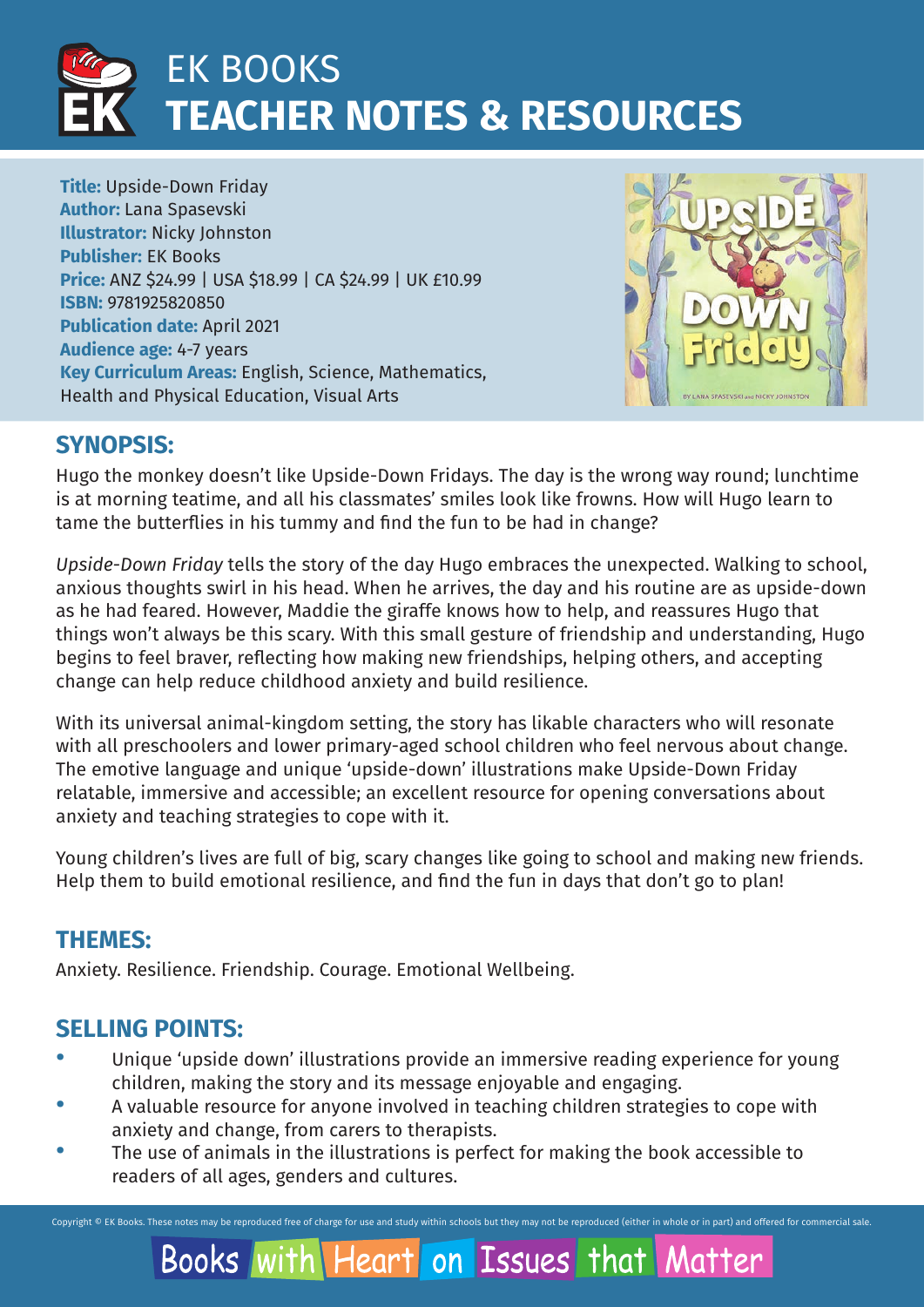

## **WRITING STYLE:**

Simple, evocative, yet child-centric language allows young readers to access the story at their own level of understanding of difficult topics such as dealing with change and anxiety.

## **ILLUSTRATION STYLE:**

Nicky's illustration style is often described as being whimsical, emotive, nostalgic and visually moving. The illustrations are created using watercolour and pencil, with soft tones and a specific colour palette matching the smooth flow of Lana's words.

## **AUTHOR MOTIVATION**

To develop a highly immersive, accessible and metaphorical text to illustrate to children how certain things that are out of their control may make them feel – like, for example, a big change to their routine. The upside-down concept was inspired by a primary school which had an upside-down day, which is such an easy-to-understand way of explaining to children that some days don't go to plan.

## **AUTHOR/ILLUSTRATOR BACKGROUND:**

**Lana Spasevski** is a children's author who writes stories that tap into the innately curious world of children. Her debut picture book, Max's Dinosaur Feet, was inspired by the beautiful chaos of life with a young family. Her writing has achieved recognition in competitions such as Creative Kids Tales, Greenleaf Press and CYA, and was long-listed in the 2018 Children's Book Council of Australia Charlotte Waring Barton Award as part of the Aspiring Writers Mentorship Award.

**Nicky Johnston** is a children's author, illustrator, educator and speaker. She visits schools and presents at workshops and conferences, sharing her journey, promoting emotional resilience and raising awareness of mental health issues.

## **INTERVIEW:**

### **AUTHOR**

#### **What is the inspiration for this story?**

My children's school! All the teachers in the infant's school would reference their sports day school routine as 'upside-down'. The idea of a rainy school day flipped upside-down came to me quickly and I worked on a metaphorical text to illustrate to children how certain things that are out of their control may make them feel unsettled and all 'upside-down' – such as a big change to their routine. And I wanted to give those children hope and confidence that there is a solution for those anxious and unsettled feelings through new friendships and teacher guidance in their school environment.

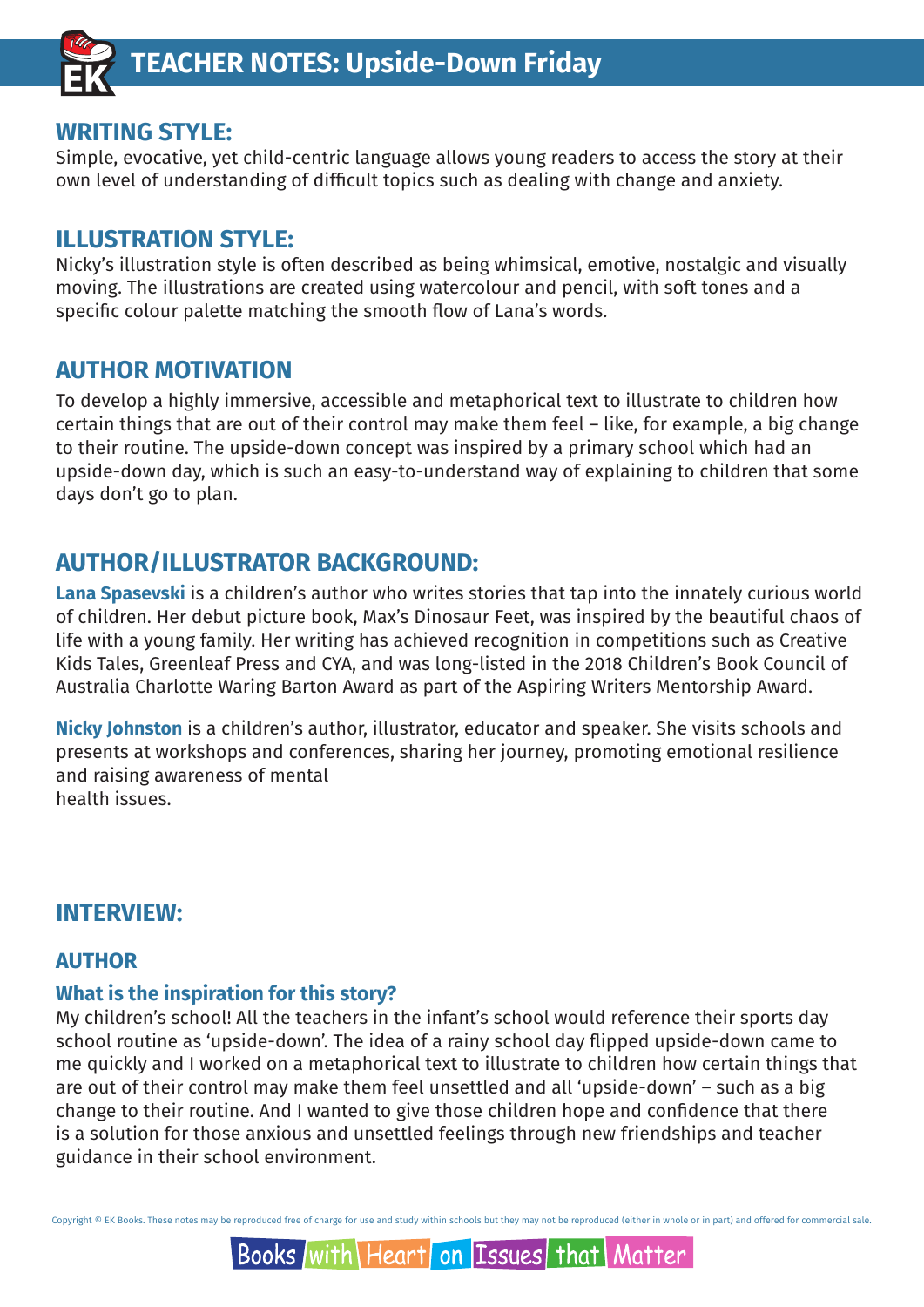#### **What was the most rewarding part of this project?**

I loved witnessing the characters and their upside-down world come to life with Nicky's pastel water-coloured jungle world. The jungle setting and all the animal characters that she has created compliment the text perfectly and gives young readers the confidence to explore the story, allowing them to talk about what they see on the page the right way up and upside-down, tackle what the characters are feeling, and understand how those feelings can be overcome.

#### **What was the most challenging part of this project?**

Everything developed so smoothly in the collaboration process for Upside-Down Friday between EK Books, Nicky and I! The upside-down world that Hugo finds himself in could have been difficult to convey in picture book format but the jungle setting that has been created overcomes this challenge swiftly – the child reader instantly understands that a little monkey can swing back and forth and be experiencing the world both the right way up and upsidedown!

#### **ILLUSTRATOR**

#### **What media do you use to create your illustrations? Briefly describe your process.**

I always begin with character rough sketches when I start illustrating a book. When I first read the text for Upside-Down Friday, I immediately saw Hugo as a cheeky monkey, and so began my many sketches of monkeys and other jungle animals to get to know the characters for the book. I chose a specific colour palette for the painting that was used throughout the book, to give a soft, jungle feel. Once the final sketches were completed to check the text fit in the correct places, I began the final artwork. The final artwork was finished using watercolour and pencil as well as paper collage for the jungle leaves/setting. All watercolour paper was stretched to avoid any buckling, ensuring scanning didn't create any shadows. It is a long process but all worth it to create the perfect illustrations for the book.

#### **What was the most rewarding part of this project?**

I have only illustrated a few books where the main characters are animals, so it was a challenge for me to practice my sketching of animals to create believable and recognisable characters. The extension of my drawing skills I have gained from illustrating this book is the most rewarding part. I am especially rewarded when I hear that a reader identifies with Hugo's feelings, forgetting the fact he is a monkey!

#### **What was the most challenging part of this project?**

The mess that was required to create this book was most challenging part! All the leaves for each illustration were hand cut from pre-painted colours so each one was colour-specific, painted, cut and pasted. It was torture when I'd breathe too heavy and my leaves would fly all over the place!

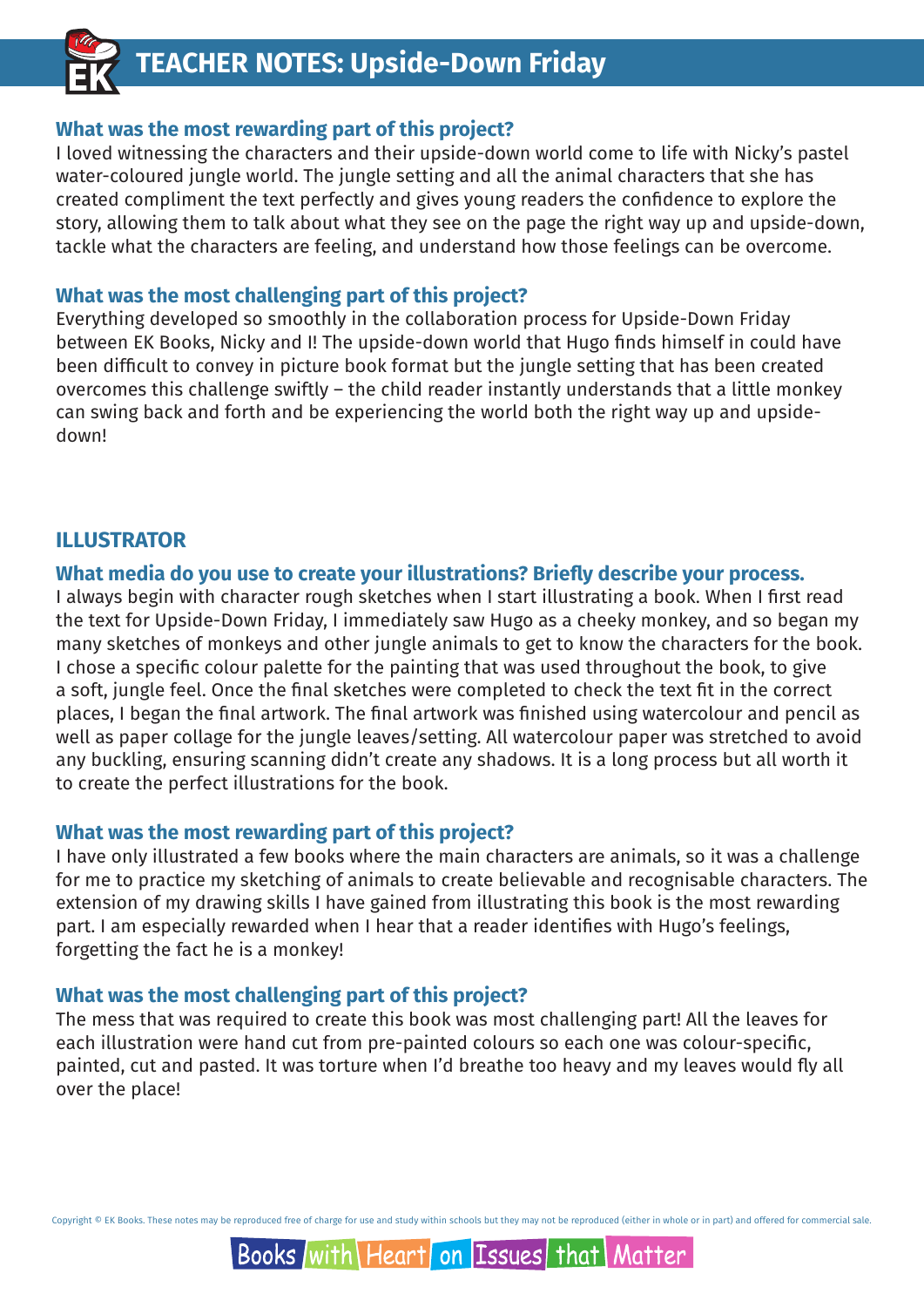## **TEACHER ACTIVITIES/NOTES:**

## **Discussion Notes and Activities:**

N.B. These questions and activities can be adapted to suit the experience and ability of students.

#### **Before Reading**

- · Look at the cover of *Upside-Down Friday*. What do you see?
- · How do you think the character is feeling? Why? What does it make you wonder?
- What might the title tell you about the story? What might happen on an 'upside-down Friday'?
- This 'upside-down Friday' is a bit different to the other days of the week. How do you feel about changes to your normal routine? What are some ways you can feel better about unexpected or surprising things?

### **After Reading**

- · What was the story about?
- · How did Hugo feel at the beginning of the story? Why do you think he felt this way?
- · Do you think Mum was helpful to Hugo? How?
- What was an important thing for Hugo to remember when he was worrying about the upside-down day?
- How might Hugo be feeling when "his stomach flipped with frenzied flutters", or "his heart thumped like claps of thunder"?
- What do you like about the illustrations? What do the pictures tell you about the way Hugo is feeling? What do you notice about his body language and facial expressions throughout the story? Do they change?
- · Do you think Hugo is the kind of character that doesn't like being upside-down? What about Maddie? How are they different? How are they the same?
- What did Hugo learn about managing his worried feelings? What did he find out about on Upside-Down Friday that wasn't so scary?
- Which character in the story do you think you relate to the most? Why?
- · How might you help someone who felt worried about joining in an activity?
- What other kinds of fun activities can you think of to do on an Upside-Down Friday?

Copyright © EK Books. These notes may be reproduced free of charge for use and study within schools but they may not be reproduced (either in whole or in part) and offered for commercial sale.

## Books with Heart on Issues | that Matter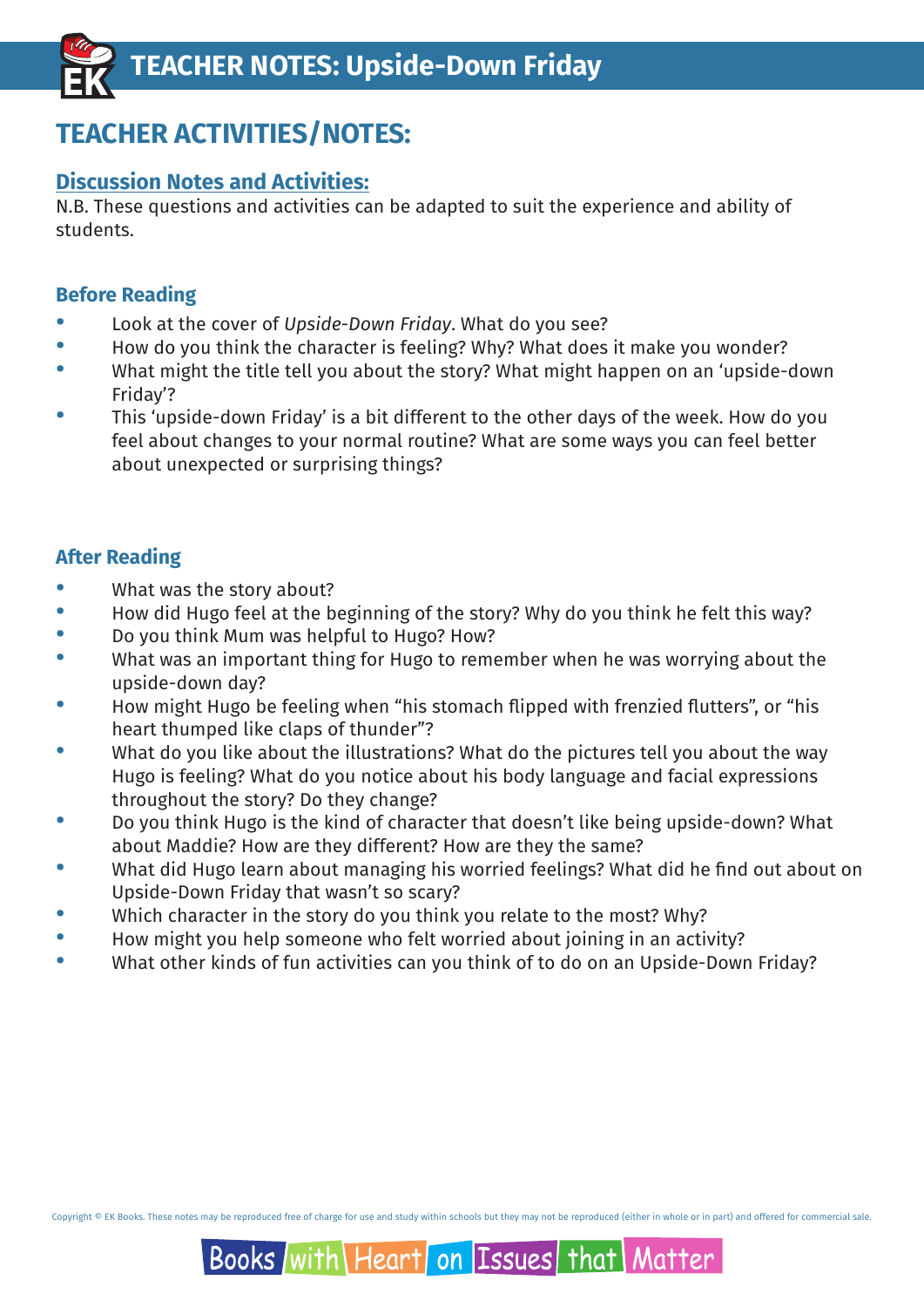## **ACTIVITIES:**

## **ENGLISH**

#### **Foundation Curriculum Links**

*Literature and context:* Recognise that texts are created by authors who tell stories and share experiences that may be similar or different to students' own experience[s \(ACELT1575\)](http://www.scootle.edu.au/ec/search?accContentId=ACELT1575)

*Responding to literature:* Share feelings and thoughts about the events and characters in texts [\(ACELT1783\)](http://www.scootle.edu.au/ec/search?accContentId=ACELT1783)

*Examining literature:* Identify some features of texts including events and characters and retell events from a text [\(ACELT1578\)](http://www.scootle.edu.au/ec/search?accContentId=ACELT1578)

*Interpreting, analysing, evaluating:* Use comprehension strategies to understand and discuss texts listened to, viewed or read independentl[y \(ACELY1650\)](http://www.scootle.edu.au/ec/search?accContentId=ACELY1650)

*Creating texts:* Create short texts to explore, record and report ideas and events using familiar words and beginning writing knowledge [\(ACELY1651\)](http://www.scootle.edu.au/ec/search?accContentId=ACELY1651)

#### **Years 1 and 2 Curriculum Links**

*Responding to literature:* Discuss characters and events in a range of literary texts and share personal responses to these texts, making connections with students' own experiences [\(ACELT1582\)](http://www.scootle.edu.au/ec/search?accContentId=ACELT1582)

*Examining literature:* Discuss the characters and settings of different texts and explore how language is used to present these features in different ways [\(ACELT1591\)](http://www.scootle.edu.au/ec/search?accContentId=ACELT1591)

*Creating literature: I*nnovate on familiar texts by experimenting with character, setting or plot [\(ACELT1833\)](http://www.scootle.edu.au/ec/search?accContentId=ACELT1833)

*Interacting with others:* Listen for specific purposes and information, including instructions, and extend students' own and others' ideas in discussions [\(ACELY1666\)](http://www.scootle.edu.au/ec/search?accContentId=ACELY1666)

*Interpreting, analysing, evaluating:* Use comprehension strategies to build literal and inferred meaning about key events, ideas and information in texts that they listen to, view and read by drawing on growing knowledge of context, text structures and language features [\(ACELY1660\)](http://www.scootle.edu.au/ec/search?accContentId=ACELY1660)

*Creating texts:* Create short imaginative, informative and persuasive texts using growing knowledge of text structures and language features for familiar and some less familiar audiences, selecting print and multimodal elements appropriate to the audience and purpose [\(ACELY1671\)](http://www.scootle.edu.au/ec/search?accContentId=ACELY1671)

### **Similes:**

Similes are a figure of speech comparing two different things in an interesting way, using the word 'like' or 'as'. Examples of similes in *Upside-Down Friday*: "*squeak like a mouse"*, "*sing like a bird*", "*head feels as light as a feather*", "*heart thumped like claps of thunder*".

- Make a list of common similes.
- Innovate on some common similes to create your own interesting sentences, then illustrate them.

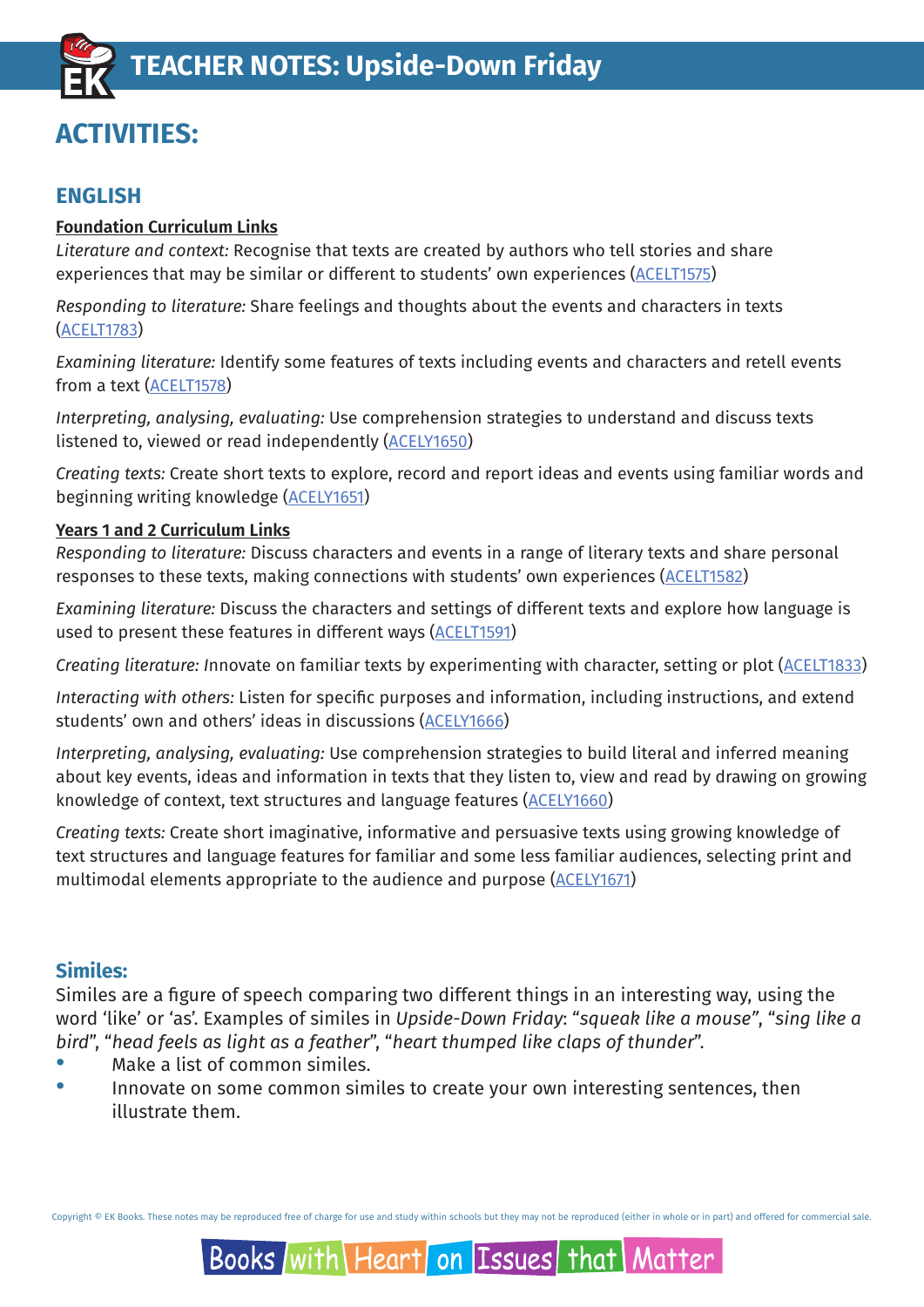

#### **Metaphors:**

The author describes ways Hugo is feeling about going to school using metaphors (figures of speech containing an implied comparison). For example, "*stomach flipped with frenzied flutters*", "*head dropped as he waved good-bye*".

- Discuss how these infer an emotion
- Write your own creative, descriptive phrases that describe an emotion with an action. Illustrate.

## **Comprehension:**

- Word-picture match: match the words with the associated picture (or draw your own) from *Upside-Down Friday*.
	- o Include: 'schoolyard smiles'-frowns / 'wet day's umbrellas'-boats / 'the ground' sky
- Through writing and discussion, answer comprehension questions relating to the story. such as:
	- o *Knowledge*: Who was in the story? What was the problem? When was the 'upside down' day? Where did Upside-Down Friday take place? How did Hugo feel after Maddie gave him the red balloon?
	- o *Comprehension*: Retell the story in your own words. What was the main idea? Write three differences between Hugo and Maddie.
	- o *Application*: Maddie was being a good friend to Hugo because \_\_\_\_. Why was overcoming Hugo's worries about Upside-Down Friday significant? Can you think of another instance where Hugo will need to adapt to change?
	- o *Analysis*: How does the way Maddie feels about Upside-Down Friday compare with Hugo's feelings?
	- o *Synthesis*: Predict how Hugo might adapt to changes in the future. What other ideas can you think of for a fun Upside-Down Day?
	- o *Evaluation*: What do you think about Upside-Down Fridays? What is the most important thing the story is teaching us? Do you agree that Hugo should learn to like Upside-Down Fridays?

### **Creative Writing:**

Imagine your world turned upside-down – literally! What would you do? How would you live? How would you go for a run, or play with your friends?

Write a narrative about an upside-down world. Include how you feel, what the problem is, and how you will turn your world right-side up again (or will you?).

#### **Recounts:**

Write about a time you experienced a change in your life. It can be small, or it can be big. How did you feel? How did you manage the change? What was the outcome? Did you learn anything about yourself?

### **Letter Writing:**

Books Iwith

· Write an 'upside-down' letter or card for a friend. Brainstorm different 'upside-down' options, such as writing the wrong-way round, a letter in code, writing on the shape of an umbrella, and so on.

Copyright © EK Books. These notes may be reproduced free of charge for use and study within schools but they may not be reproduced (either in whole or in part) and offered for commercial sale.

Heart

on Issues

that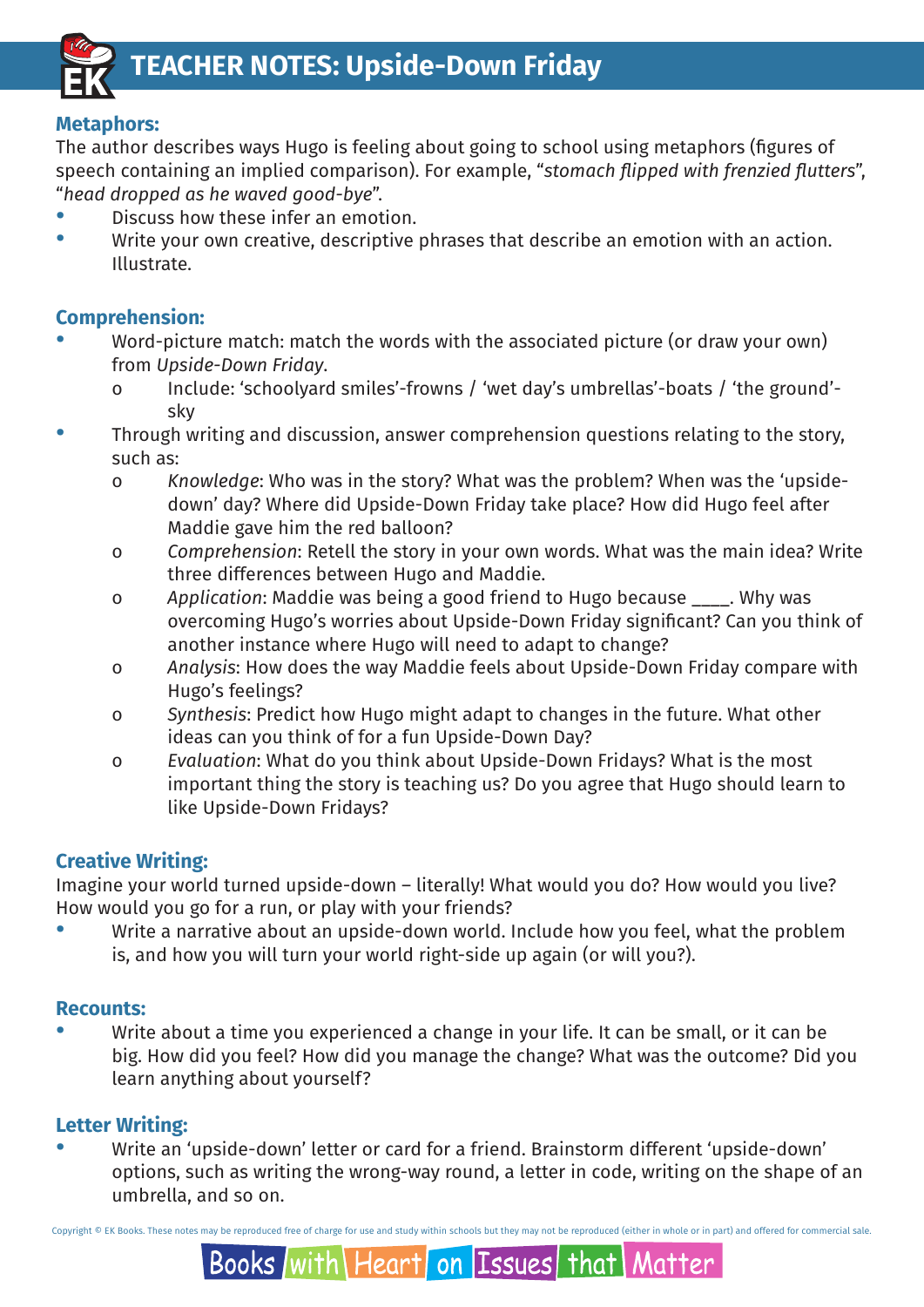

#### **Thinking Tools:**

- · *Mind Map*: Brainstorm some things that work 'upside-down' (i.e. monkeys, bats, spiders, frowns, umbrellas, hanging on monkey bars, and so on).
- · *Venn Diagram:* Compare the differences and similarities between Hugo and Maddie. Think about their feelings as well as their appearances / traits.
- · *PMI Chart* (Plus, Minus, Interesting): Complete the PMI chart with the title 'Changes in Routine'. What are the positives? What are the negatives? What are the interesting aspects or consequences for this situation?

#### **MATHEMATICS**

#### **Foundation Curriculum Links**

*Using units of measurement:* Compare and order duration of events using everyday language of time [\(ACMMG007\)](http://www.scootle.edu.au/ec/search?accContentId=ACMMG007)

Connect days of the week to familiar events and actions [\(ACMMG008\)](http://www.scootle.edu.au/ec/search?accContentId=ACMMG008)

#### **Years 1 and 2 Curriculum Links**

*Using units of measurement:* Tell time to the half-hour [\(ACMMG020\)](http://www.scootle.edu.au/ec/search?accContentId=ACMMG020)

Describe duration using months, weeks, days and hours [\(ACMMG021\)](http://www.scootle.edu.au/ec/search?accContentId=ACMMG021)

Tell time to the quarter-hour, using the language of 'past' and 'to' [\(ACMMG039\)](http://www.scootle.edu.au/ec/search?accContentId=ACMMG039)

Name and order months and seasons [\(ACMMG040\)](http://www.scootle.edu.au/ec/search?accContentId=ACMMG040)

Use a calendar to identify the date and determine the number of days in each month [\(ACMMG041\)](http://www.scootle.edu.au/ec/search?accContentId=ACMMG041)

#### **Calendar Time:**

- Sing a song: 'Days of the Week'. Cut and paste the days of the week in order.
- Timetables: Using a calendar, discuss events that happened 'yesterday', and events happening 'today' and 'tomorrow'. Write a sentence for each and illustrate. Create your own timetable of special events for the week.
- · Times of the day: Break down your timetable into times of the day. What time is morning teatime? Lunchtime? Sport?
- Telling Time: Practise telling the time to the hour/half hour. Look at your timetable and discuss when it is time for a certain event. How long will the event last? Choose your favourite event and show the time of its occurrence on a clock face.

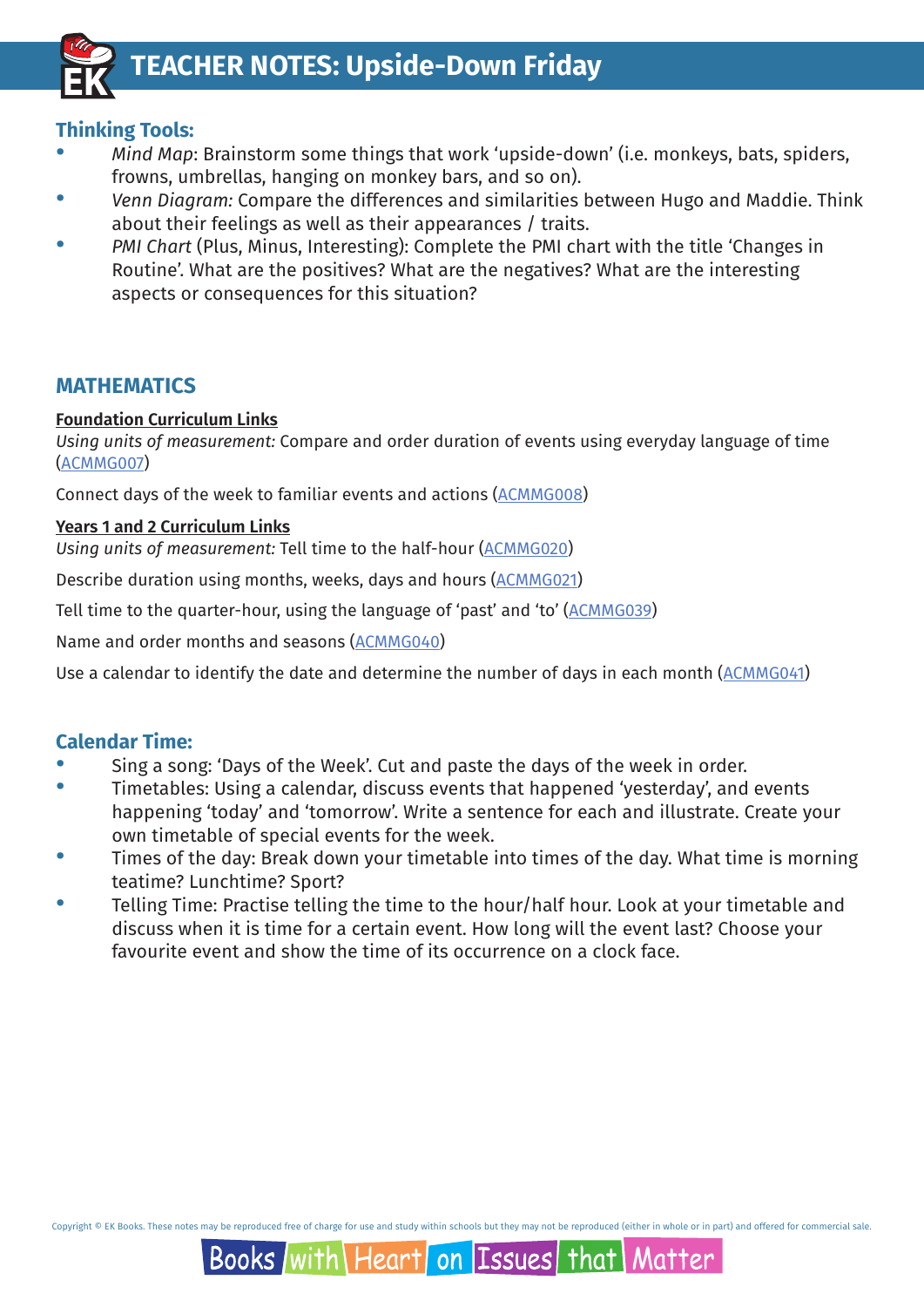

### **SCIENCE**

#### **Foundation to Year 2 Curriculum Links**

*Science Understanding – Physical Sciences:* The way objects move depends on a variety of factors, including their size and shape [\(ACSSU005\)](http://www.scootle.edu.au/ec/search?accContentId=ACSSU005)

A push or a pull affects how an object moves or changes shape [\(ACSSU033\)](http://www.scootle.edu.au/ec/search?accContentId=ACSSU033)

Science as a Human Endeavour – Nature and development of science: Science involves observing, asking questions about, and describing changes in, objects and events [\(ACSHE021\)](http://www.scootle.edu.au/ec/search?accContentId=ACSHE021)

Science Inquiry Skills – Questioning and predicting: Pose and respond to questions, and make predictions about familiar objects and events [\(ACSIS024\)](http://www.scootle.edu.au/ec/search?accContentId=ACSIS024)

Planning and conducting: Use informal measurements to collect and record observations, using digital technologies as appropriate [\(ACSIS039\)](http://www.scootle.edu.au/ec/search?accContentId=ACSIS039)

Communicating: Share observations and ideas [\(ACSIS012\)](http://www.scootle.edu.au/ec/search?accContentId=ACSIS012)

#### **Investigating Flight:**

"The red balloon made Hugo's head feel as light as a feather"

Lift is when the force of lift is greater than the force of gravity, causing the object to rise.

Balloon Flight – Simply blow up a balloon and let it fly! For environmental safety, attach a long piece of string so as not to let it fly away. Experiment by attaching different small, light objects to the string, observing the effect of its weight (pull back to the Earth, or gravity).

#### **Investigating Gravity:**

"Hugo soared back to the ground, back to the umbrellas and back to the schoolyard smiles" Gravity is what keeps people and objects on the ground and causes objects to fall to the Earth.

- Gravity Drop Collect several objects of various weights to investigate the force of gravity, such as a balloon, a crayon, a small ball, a piece of crumpled paper, etc. Use prior knowledge, prediction and observation to record your findings from dropping the objects to the ground.
- Air Resistance Experiment Discuss the results of the Gravity Drop experiment. Which object dropped the fastest? Explore air resistance with a parachute egg drop, comparing dropping an egg on its own, attached to a parachute, and in a basket under a balloon. Instructions for this experiment can be found at: [https://www.science-sparks.com/](https://www.science-sparks.com/gravity-and-air-resistance) gravity-and-air-resistance
- Upside-down Water Glass How do you fill a glass with water and turn it upside-down without spilling? Explore the STEM behind the forces of air pressure and gravity using card stock, several different-sized glasses and water. Observe the differences between glasses and amounts of water. An explanation of this experiment can be found here: <https://montessorifromtheheart.com/2019/09/09/upside-down-water-glass-trick>

Copyright © EK Books. These notes may be reproduced free of charge for use and study within schools but they may not be reproduced (either in whole or in part) and offered for commercial sale.

#### Books with Heart on Issues that Matter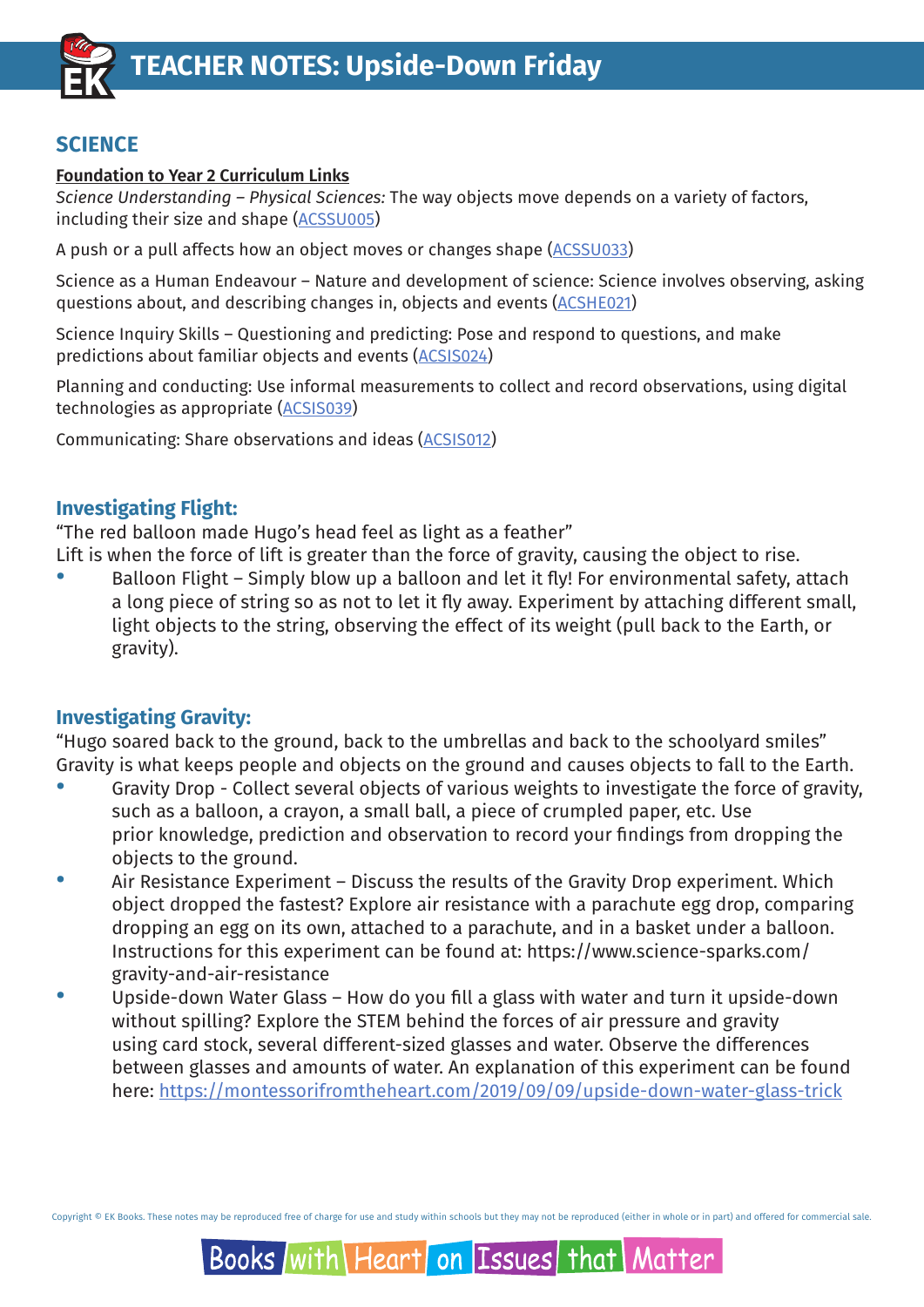

### **HEALTH AND PHYSICAL EDUCATION**

#### **Foundation to Year 2 Curriculum Links**

Communicating and interacting for health and wellbeing: Practise personal and social skills to interact positively with others [\(ACPPS004\)](http://www.scootle.edu.au/ec/search?accContentId=ACPPS004)

Identify and describe emotional responses people may experience in different situations [\(ACPPS005\)](http://www.scootle.edu.au/ec/search?accContentId=ACPPS005)

Moving our body: Practise fundamental movement skills and movement sequences using different body parts [\(ACPMP008\)](http://www.scootle.edu.au/ec/search?accContentId=ACPMP008)

Create and participate in games with and without equipment [\(ACPMP027 \)](http://www.scootle.edu.au/ec/search?accContentId=ACPMP027)

Learning through movement: Cooperate with others when participating in physical activities [\(ACPMP012\)](http://www.scootle.edu.au/ec/search?accContentId=ACPMP012)

#### **Mindfulness and developing resilience:**

- Positive self-talk or memorise a mantra.
- · Practise breathing techniques.
- Identifying feelings flutters in stomach, soft tickles on skin, softness fills in heart, head feels light, heart thumps.
- Write down worries or keep a thought journal/worry box.
- · Discuss and plan for upcoming changes.
- Read books about dealing with change and anxiety.
- Use a stress relief ball or toy.
- · Create a timetable of happiness with special events.
- · Show kindness to a friend.

#### **Engaging in Sports:**

Physical activity is ideal for mental and physical health, as well as building relationships. Engage in fun outdoor games and sports. Hold a special Sports Day or activity on one day of the week.

#### **VISUAL ARTS**

#### **Foundation to Year 2 Curriculum Links**

Use and experiment with different materials, techniques, technologies and processes to make artworks [\(ACAVAM107\)](http://www.scootle.edu.au/ec/search?accContentId=ACAVAM107)

Create and display artworks to communicate ideas to an audienc[e \(ACAVAM108\)](http://www.scootle.edu.au/ec/search?accContentId=ACAVAM108)

Science Understanding – Physical Sciences: The way objects move depends on a variety of factors, including their size and shape [\(ACSSU005\)](http://www.scootle.edu.au/ec/search?accContentId=ACSSU005)

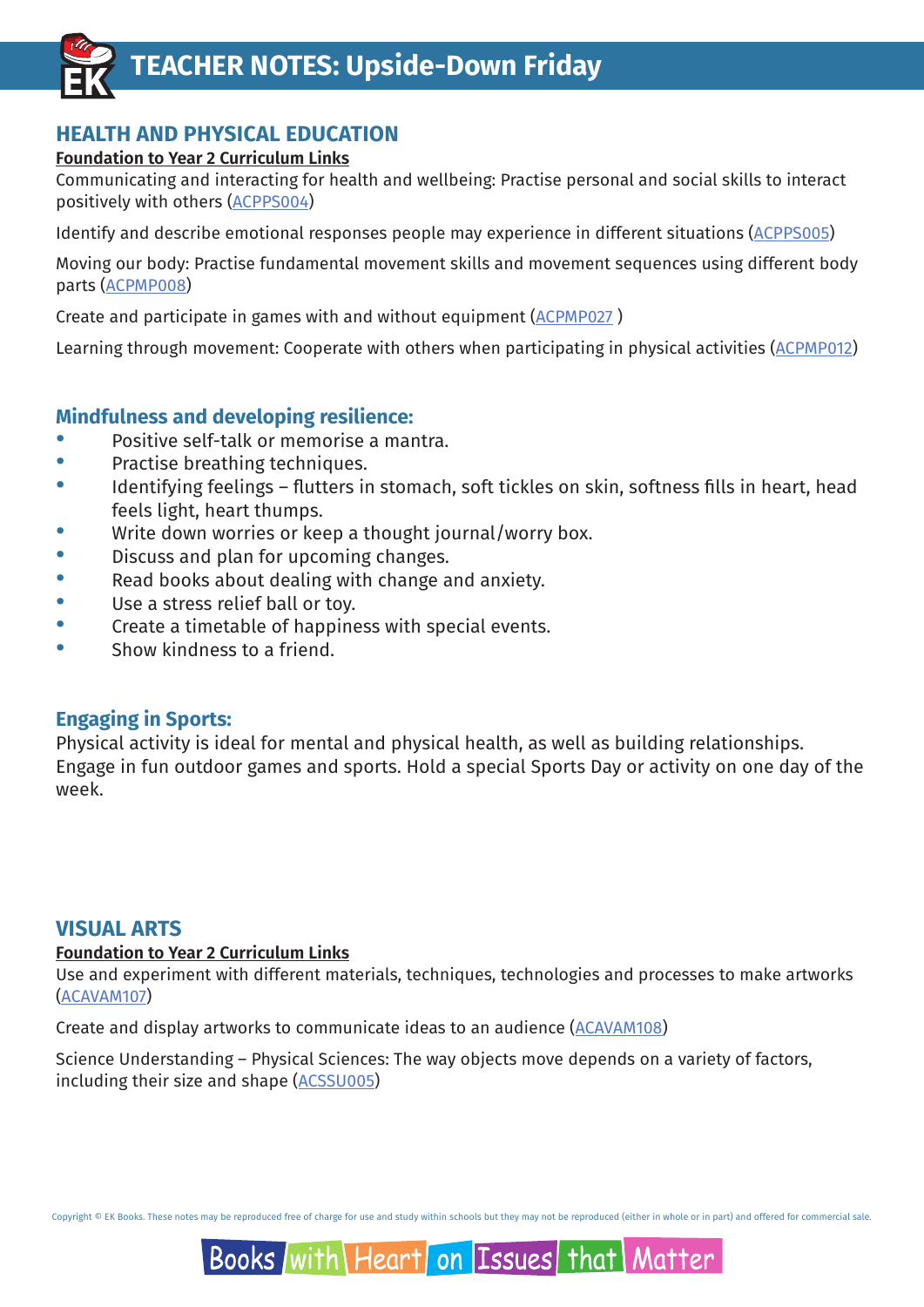

#### **Colour Wheel Umbrellas:**

Explore the medium of watercolour paint and the technique of colour mixing to create a colour wheel umbrella.

- · Draw an open umbrella and paint each section (8 parts) with each colour (red, orange, yellow, green, indigo, navy, purple, violet). How do the primary colours create secondary colours?
- Create a scene and characters around your colourful umbrella.

#### **Gravity Art:**

In this STEAM (Science, Technology, Engineering, Art and Math) activity, use paint, water, droppers, cardboard, tissue paper, glue and a marker to drip watered-down paint down your canvas. Use the dripped art to create an imaginative piece with tissue paper collage. You might even want to turn your canvas 'upside-down'!